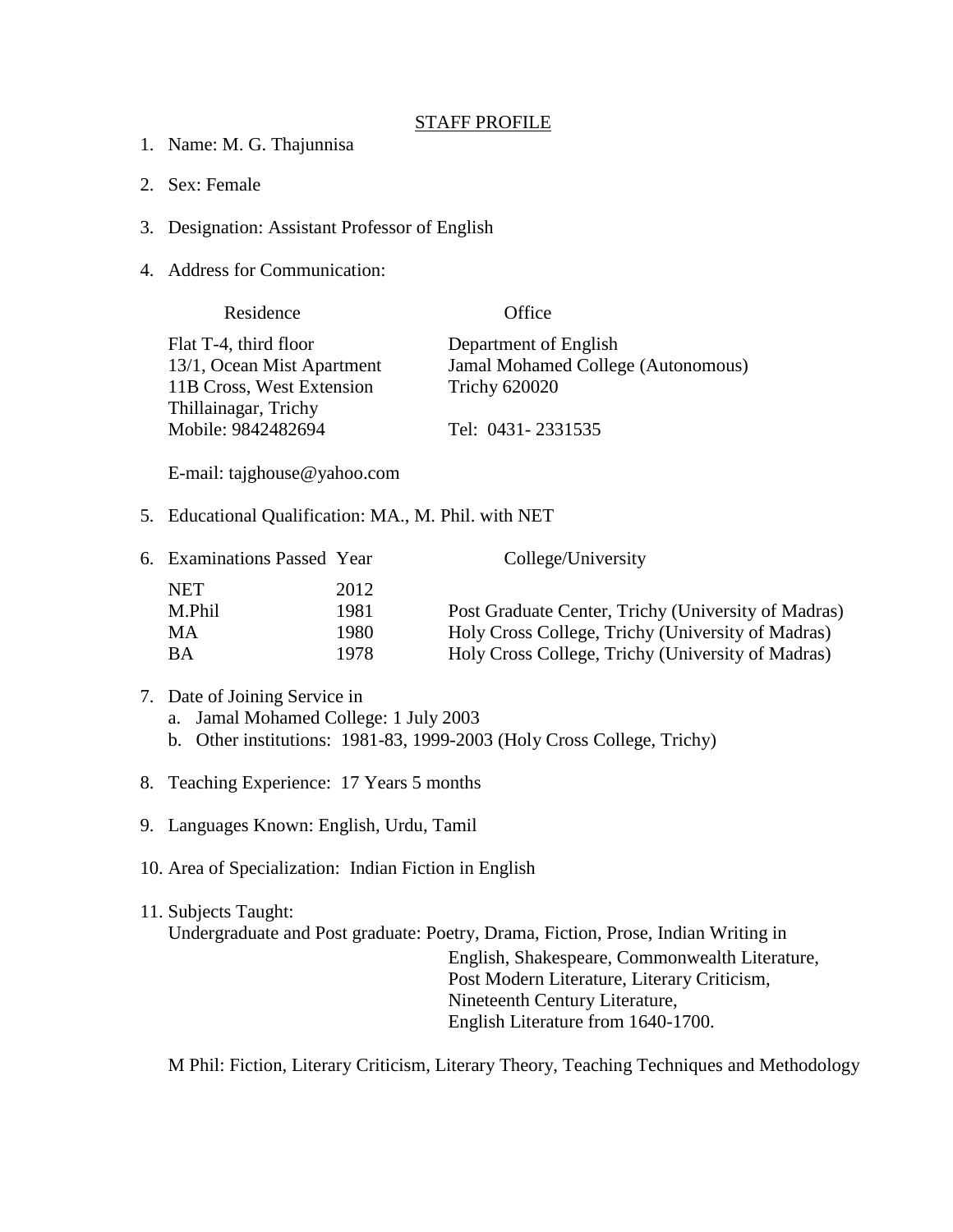- 12. Research Guidance: M. Phil. guided and completed: 26
- 13. Resource Person : Nil
- 14. Orientation and Extracurricular activities: Nil
- 15. Administrative Responsibilities: Nil
- 16. Membership/Position in Academic Bodies: Member in Board of Studies
- 17. Seminar Conferences organized:
	- 1. Member of the Executive Committee in the National Seminar on 'Identities and Realities: Texts and Context on Post Colonial Literatures'.
	- 2. Acted as Chairperson in National Seminar on 'Identities and Realities: Texts and Context on Post Colonial Literatures'.
	- 3. Acted as an Organizing secretary in the National Seminar on 'Dialectics of Diasporic Literature: Trends and Techniques'.
- 18. Conference/Seminar/ Workshop attended:
	- 1. Attended a Workshop on 'E-Content Development for teaching- learning' organized by the Internal Quality Assurance Cell, Jamal Mohamed College (Autonomous), Trichy on  $22<sup>nd</sup>$  December 2015
	- 2. Participated in a State Level Workshop on 'Recent Trends and Techniques in English Language Teaching'' held on 26<sup>th</sup> February 2015 in Jamal Mohamed College (Autonomous), Trichy
	- 3. Attended a 'Two day faculty Development program on Soft Skills' held on 4th and 5th January 2013 by the Internal Quality Assurance Cell, Jamal Mohamed College (Autonomous), Trichy
	- 4. Participated in the National Seminar on 'Cultural Contours in Contemporary English Literature' held on  $21^{st}$  February 2013 in Jamal Mohamed College (Autonomous), Trichy
	- 5. Attended a National Seminar on 'Quality Enhancement in Teaching, Research and Extension in Higher Education Institution-Prospects and Problems' organized by the Internal Quality Assurance Cell held on  $15<sup>th</sup>$  and  $16<sup>th</sup>$  April 2010 in Jamal Mohamed College (Autonomous), Trichy